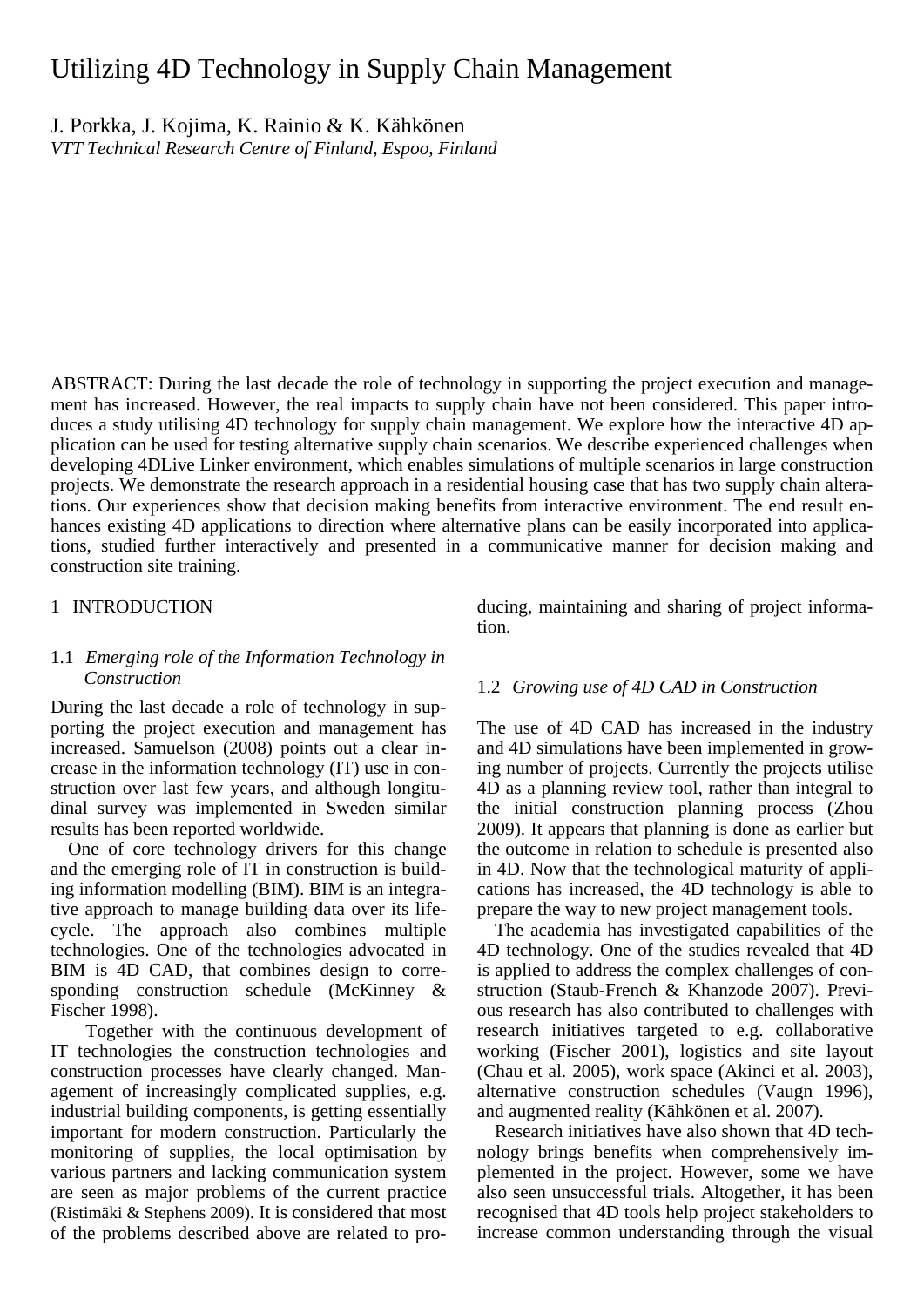communication, especially when some of the stakeholders has insufficient knowledge (Koo & Fischer 2000). Koo & Fischer (2000) conclude that 4D helps project stakeholders to identify potential problems. Many studies have confirmed this and completed that it also helps to solve conflicts and pro-actively prevent problems in project execution (e.g. McKinney & Fischer 1998, Kamat & Martinez 2002, Heesom & Mahdjoubi 2004, Jongeling 2006, Porkka & Kähkönen 2007, Staub-French & Khanzode 2007).

We see that according to academic research and experiences from practice 4D has great potential. The challenge for the future is how well technology adopt to changing environment and is integrated to other technologies supporting project execution and management.

### 1.3 *Improving 4D with Supply Chain Management*

Over the past years construction industry has been criticised for slow productivity increase (Frijhoef & Koskela 2000). That is why a number of supply chain management (SCM) initiatives have been launched to increase productivity and achieve common objectives. To supplement 4D, SCM recognises the interdependency in the supply chain, and thereby improves its configuration and control based on such factors as integration of business processes (Frijhoef & Koskela 2000). However, it is difficult to reach these goals due to the complexity of supply chains, the conflicting interests of its participants and the interactions between chain participants through information flow (Fontarini et al. 2008).

The practice has showed that construction projects are now even larger and more complicated than earlier. Therefore, the information flow in these modern construction projects gets easily even more scattered. It is apparent that a traditional approach on SCM is not adequate and new technologies, such as 4D technology, could be integrated to current approaches to enhance productivity.

This paper introduces an approach where supply chain management is applied in 4D technology in a construction project setting. First, we explore how an interactive application can be used for testing alternative supply chain scenarios. The application developed in this research is called 4DLive Linker. We explain briefly its core functions and demonstrate our research approach in a residential housing example. We also explain challenges when developing this interactive environment. Finally, we make conclusions based the experiences and consider development potential of this approach.

#### 2 SUPPLY CHAIN MANAGEMENT

#### 2.1 *Industrialised Construction Perspective*

This research draws from results at Open Building Manufacturing (ManuBuild) project, an industry-led collaborative research project on industrialised construction. ManuBuild project's vision was to transform the construction industry from resource-based industry into more value–driven one through the creation of an Open Building Manufacturing System, a new paradigm for building production by combining manufacturing in factories and construction sites, and open system for products and components offering diversity of supply in the open market.

Traditionally the supply chain management involves means to achieve the functionally best inputs at the lowest initial purchase prices while assuring supply by leveraging the supply chain (Spekman et al. 1998). The lowest price in economy of scale is challenged by increased need to customise and develop standardisation. According to Gann (1996), the trade-off between standardisation and flexibility in assembly is actually key issue in industrialised construction. In relation to earlier, 4D technology may be useful addition in balancing this trade-off.

#### 2.2 *Contribution to the existing 4D research*

This work contributes existing 4D research by demonstrating the interactive environment developed for flexibly simulating various project execution alternatives. We focus on 4D perspective in the erection of the building, and supply chain management is considered as secondary matter. Therefore the SCM theories are not fully covered. We see that this work is valuable contribution to the existing 4D research as a road opener towards supply chain management and other systems.

# 3 IMPLEMENTING AN INTERACTIVE ENVIRONMENT FOR SUPPLY CHAIN MANAGEMENT

#### 3.1 *Starting point of the development*

Our research approach requires flexible development environment. The dominant 4D software products have been criticised for being labour intensive Heesom & Mahdjoubi (2004), and lacking the interoperability with other solutions (Porkka & Kähkönen 2007). Further, dominant applications typically operate in a closed environment (Rönkkö & Markkanen 2007), that does not leave opportunity for third party to develop their solutions.

After carefully evaluating the possibility to develop solution on top of the existing 4D software, we decided to develop the interactive environment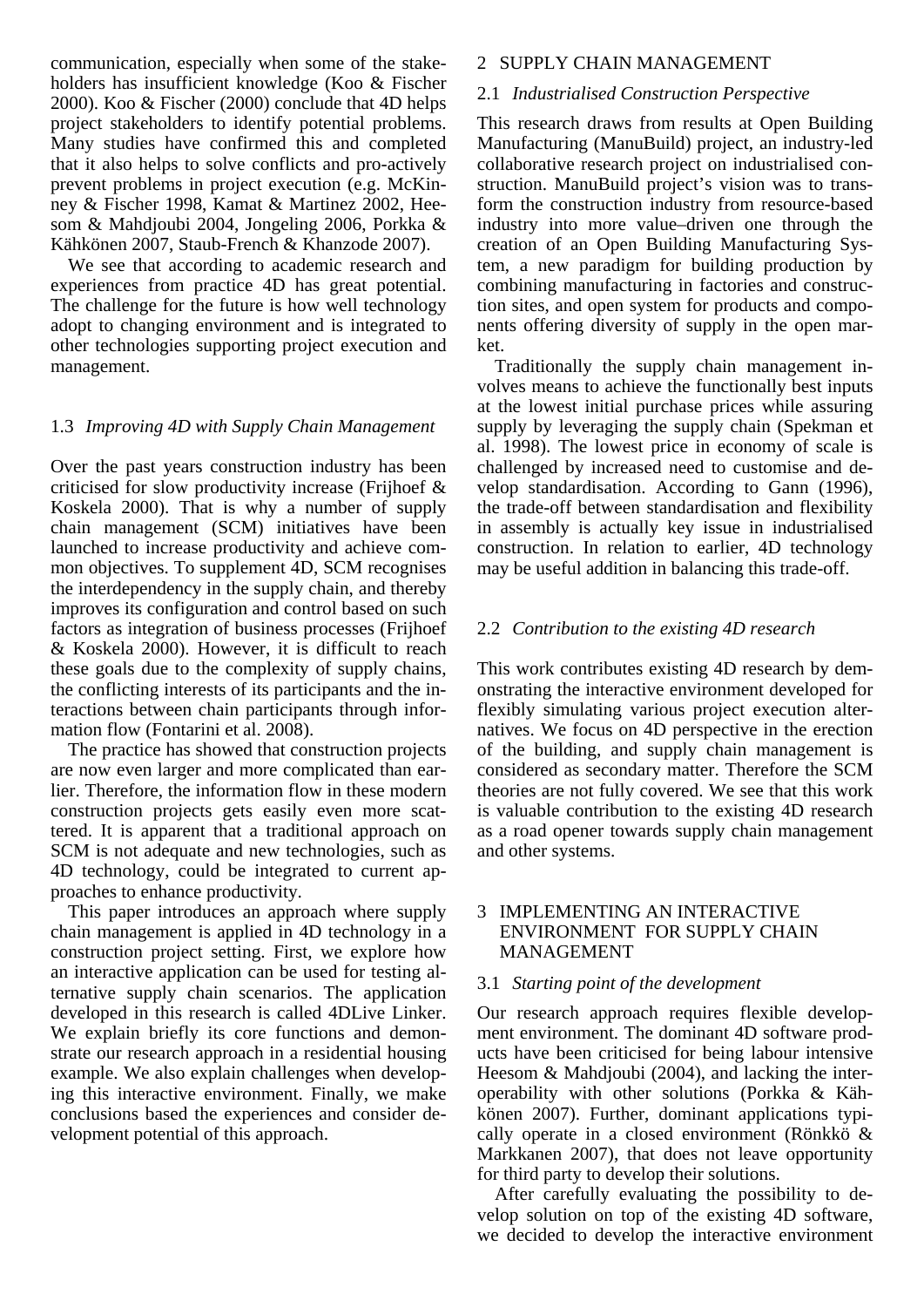internally at VTT. In long this also allows us to continue development in following research projects.

# 3.2 *4DLive Linker Application*

Our research approach is targeted to help construction project managers to make a decision in selecting the most prominent design solution. Moreover, it is also a demonstration of interactive SCM simulation that provides versatile information for construction site training.

The application called 4DLive Linker has been developed internally at VTT Technical Research Centre of Finland. It is an end result of multiple research projects, and therefore it has been tested capable to run simulations also in large construction projects.

The application reads source files from 3D modelling and scheduling tools, has functionalities to create multiple supply chain scenarios, and store these scenarios as linkages. The core capability of the software is to assist decision makers with visual simulation (see Figure 1).

The application is a light-weight solution, and rendering of the model is based on an open source graphic engine OpenSceneGraph. In data exchange, we decided to support BIM model representation in IFC format in order to enhance interoperability with most architectural and structural design applications. In scheduling, we support Microsoft Project that other scheduling applications support as a kind of 'defacto' standard.

The current 4DLive Linker version has been written with Visual C++ 2005. MS MFC class libraries were used for user interface elements, and rendering is based on OpenSceneGraph open source graphics library. Both source file imports, IFC-BIM and MS-XML schedule, have been developed using in-house code based on open source code libraries.

# 3.3 *Future considerations*

A next generation version from 4DLive Linker is currently under development in AR4BC (Augmented Reality for Building Construction) project. The system architecture for 4DStudio is described more thoroughly in other paper of this conference (Hakkarainen et al 2009). The new version enables users to see photorealistic augmented visualizations from plans, and make construction site follow-up. It also creates novel visualization for displaying virtual models accurately in real world locations.



Figure 1. 4DLive Linker application

# 4 FUNCTIONALITIES OF THE 4DLIVE LINKER APPLICATION

# 4.1 *Core Functionalities*

4DLive Linker links building product model objects in IFC format with corresponding Microsoft Project schedule activities, so the progress of the building project can be animated. Compared to other 4D tools in the market, the user interface has been improved to reduce need of manual work. The concept for linking has taken to some extent also consideration the SCM perspective. It enables creation of many scenarios for project.

The normal use is very easy. First, user loads the building model and schedule files to system, and solution presents hierarchical tree views of the contents (i.e. building elements and project tasks, each in its own tree). The building model is visualised simultaneously to a separate sub window in 3D. The user can then link the building elements to schedule activities and needed supply chain information.

When developing the application, it became apparent that it has to be automated to some extent, and be flexible and fast in creating linkages. Defined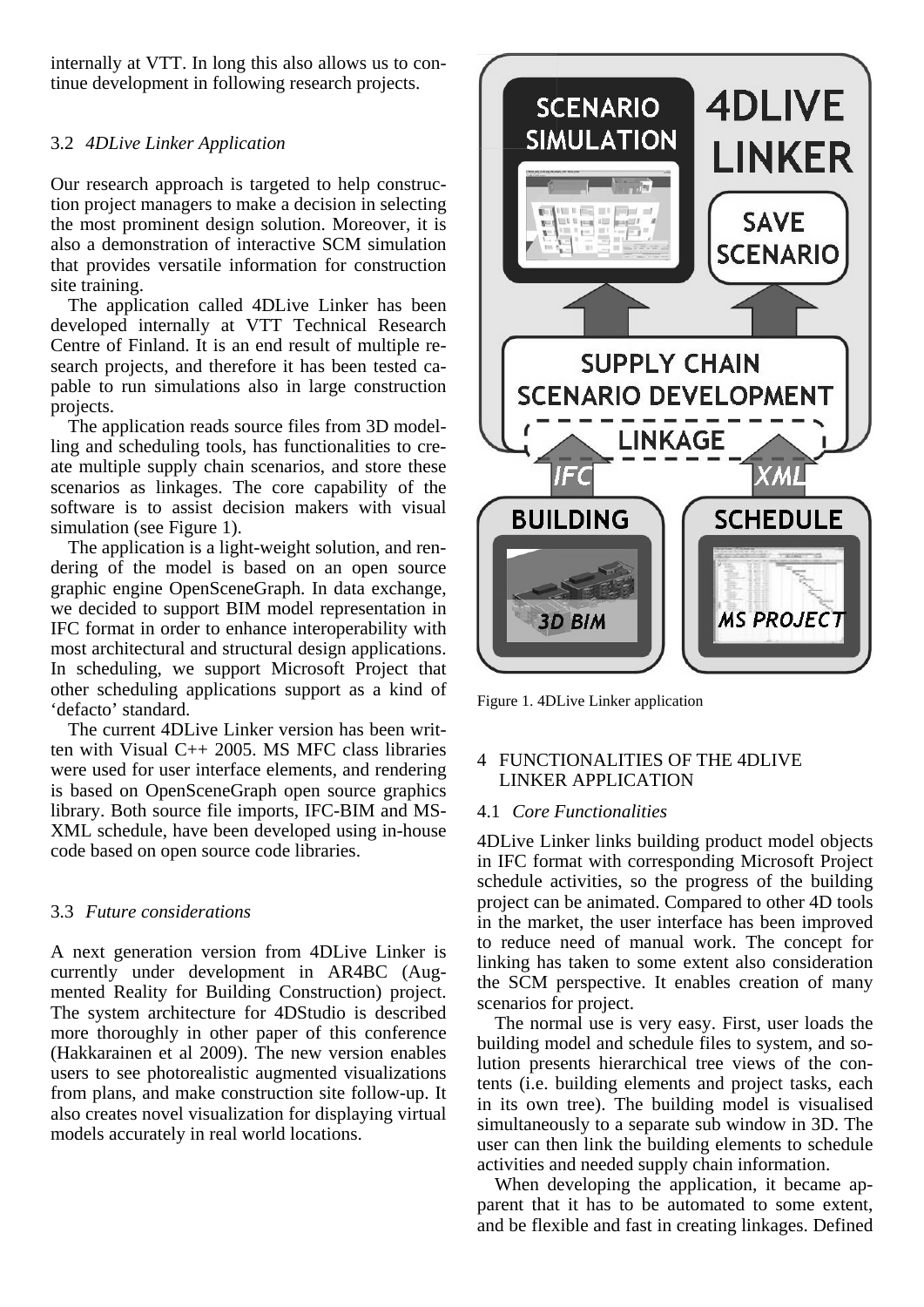linkages are saved to scenario files in a proprietary format. The application supports generation of multiple scenarios for the project, derived from different or same geometry and schedule files. Screenshot from 4DLive Linker is presented in the Figure 2, dark objects are already linked in the model. These elements are visualised with red colour.

When all linkages have been entered, any point of time of the building projects supply chain in can be visualised. Figure 3 demonstrates the visual simulation, where dark elements are reserved by ongoing activity workers. Software visualises ongoing activities with green and completed activities in white.



Figure 2. Linking product model and schedule in 4DLive Linker, dark objects are already linked.



Figure 3. Performing supply chain simulation in 4DLive Linker, dark elements are under construction.

# 4.2 *Capabilities to Enable Communication*

The software has been developed in a way that it helps users to communicate supply chain scenarios visually. Therefore, the scenario viewer is also able to show e.g. only one floor of the building. Besides, the decisions makers may have also interest to run more detailed work flow simulations (see one from standard floor in Figure 3). In these simulations, user may change settings. One second of the simulation time may be adjusted to correspond for example one

week of project time and when reaching the critical phase simulation may run slower.



Figure 4. Standard floor in work flow simulation in 4DLive Linker.

# 5 SUPPLY CHAIN MANAGEMENT IN RESIDENTIAL HOUSING CASE

## 5.1 *Case Introduction and Experiences*

This chapter demonstrated the application in residential housing setting and explains preliminary results from utilising 4D technology for supply chain management. The building is located to Finland, and the project is carried out by one of the largest domestic construction companies. The extent of case is five thousand square meters, consisting from two apartment buildings. Those include 53 apartments; sizes vary from 2 room to 6 room apartments. The building skeleton is erected from 2D concrete elements. Car park is build underground next to buildings, and common spaces have direct connection to parking from the basement.

Data was collected from project documents, models and interviews with company representatives. The project delivery was in November 2008. Picture from actual building is in Figure 5. The interest in supply chain was targeted to selection whether to use 3D elements in the bathrooms. Tested supply chain alterations are: 1) Scenario 1: On-site bathrooms, and 2) Scenario 2: Factory-made 3D bathroom elements.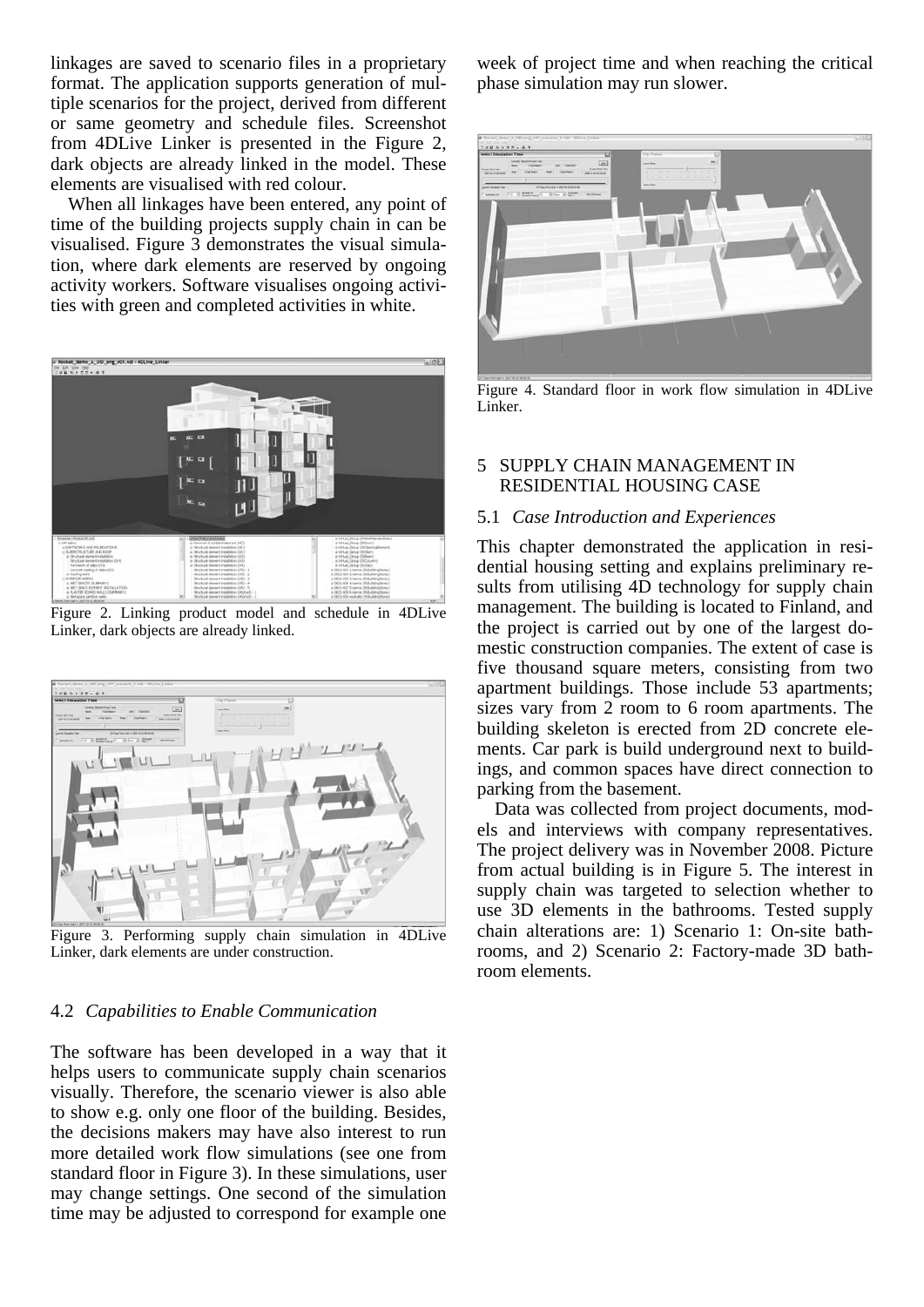

Figure 5. Pictures from the residential housing case in Finland.

Simulation model helps the decision makers to outline differences between alternatives. Based on simulations and supporting other supply chain material, using such tools leads to more justified decisions. In the demonstration project the selection criteria of alternatives was cost-efficiency. Because of this, the scenarios considered 4D representation with supply chain and estimated the financial significance of changes. As an outcome of the simulation, the 3D element bathrooms were considered more expensive solution. Screenshots from simulation in on-site bathrooms are presented in Figure 6. Detailed results of the simulation are confidential.

As a whole, the application has potential and it helps to consider various alternatives visually. Decision making in projects needs more support from existing IT tools, because the trade-off between standardisation and customisation is often a very case sensitive matter. In the future standardisation may also lead to rather customised solutions. Figure 6. Residential housing simulation in on-site bathrooms



scenario, dark elements are under construction.

## 5.2 *Challenges and Outcome of the SCM demonstration*

The development of the interactive environment was challenging. Mostly the challenges were related to the concept, and in practice meant balancing between automation and manual work. It is also demanding to integrate supply chain perspective to 4D and support information flows from external applications. User interface should be as automated as possible. This also increases the suitability of using tool for construction site training and visualise consequences of selections in practice.

 Other group of challenges is related to source material. The architectural model is not explicit for the use in supply chain management. Hence, we used a hybrid model from various design disciples in the simulation. However, the design disciplines are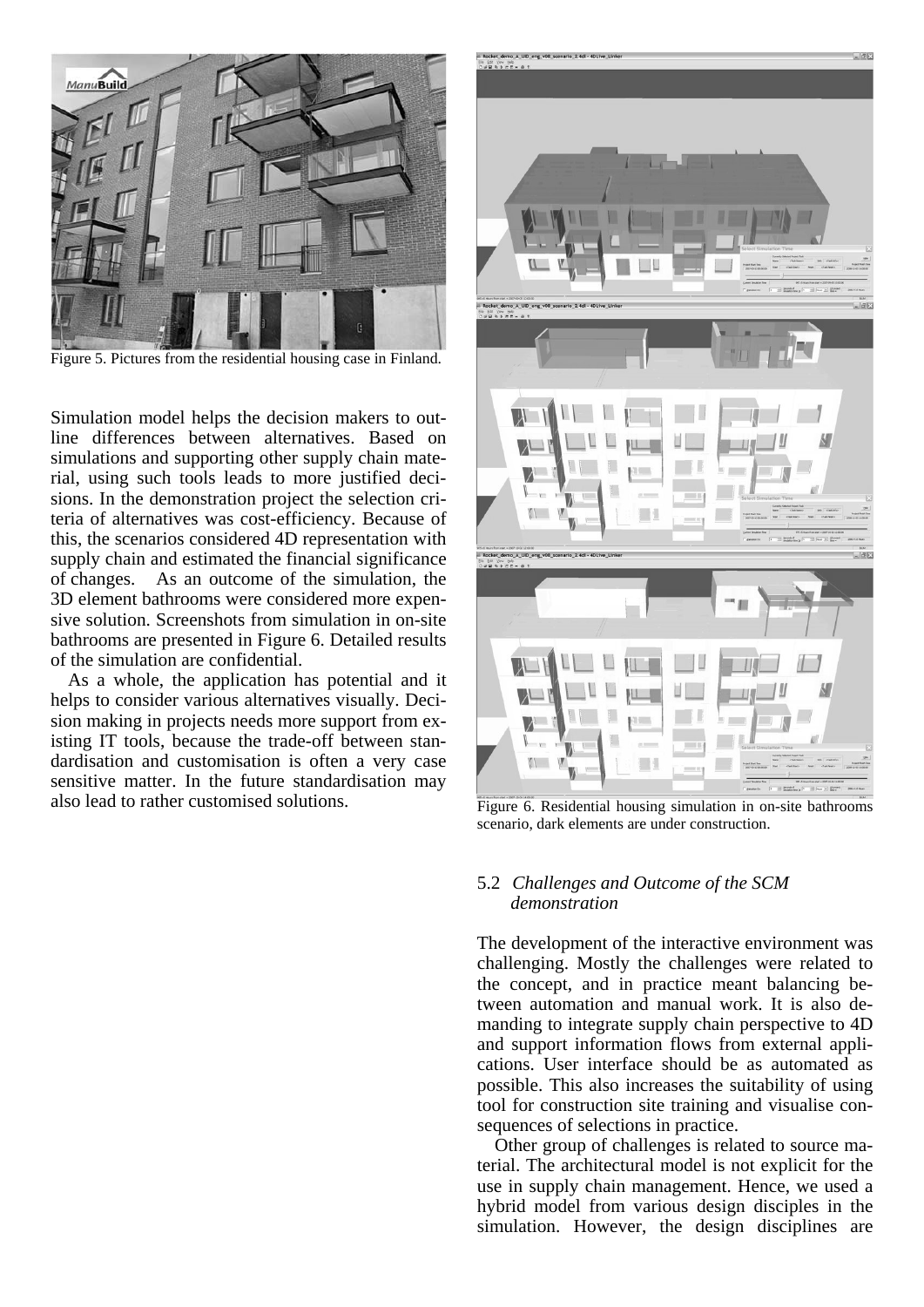rather independent from each other. Therefore, exploiting the interdependencies is what more likely leads to better productivity. In other words, it is the interplay of design solutions that enhances the likelihood of project being successful and running to time and budget.

## 6 CONCLUSIONS

This paper has presented the results of demonstration utilising 4D technology for supply chain management in construction project setting, in order to find the prominent supply chain through simulation of supply chain scenarios. The end result called 4DLive Linker application enhances 4D applications to the direction where the alternative plan can be easily incorporated into application, studied further interactively and presented in the communicative manner.

We have considered the technical aspects and discussed the challenges in 4D technologies and their application in construction project setting. Mostly challenges are related to the concept development and shortcomings in source material.

To conclude, we see that such an interactive environment could be used for testing and simulations purposes in order to find the prominent supply chain. We base this statement to experiences from residential housing case. This new solution contribution is in an insufficient manner considered in existing 4D tools, and has potential to support more thoroughly BIM and other related technologies in construction IT. The message from client side also tells that tools that enhance decision making are needed. Viewing and studying the alternative plans is also very lucrative for construction site training, and therefore, pros and cons of the various supply chain scenarios can be understood better. At the moment the information on best practices is in "project leaders" and "site managers head", but this kind of initiatives may visually illustrate to other project participants how these experts actually make decisions.

# 7 ACKNOWLEDGEMENTS

This work has been conducted as part ManuBuild - "Open Building Manufacturing" EU NMP project 515825-2. ManuBuild was an industry-led collaborative research project on Industrialised Construction, part-funded by the European Commission. This project was started in April 2005 and completed in March 2009, thus it was a 4-year project and involved 22 partners from 8 countries across Europe. Since completion of ManBuild the development of interactive environment has been supported by other ongoing projects. Currently development continues

in AR4BC project (2008-2010), with VTT as the main developer, companies Skanska, Tekla, Pöyry, Buildercom, Deskartes and Sensetrix as industrial partners, and main funding provided by Tekes (Finnish Funding Agency for Technology and Innovation).

#### 8 REFERENCES

- Akinci, B., Tantisevi, K. & Ergen, E. (2003). Assessment Of The Capabilities Of A Commercial 4D CAD System To Visualize Equipment Space Requirements On Construction Sites. ASCE Construction Research Congress, Winds of Change: Integration and Innovation of Construction. Eds Molenaar, K. and Chinowsky, P. Honolulu, Hawaii. March 19-21 2003. ISBN: 0-7844-0671-5
- Chau, K., W., Anson, M., & Zhang, J., P. (2005). 4D dynamic construction management and visualization software: 1. Development, Automation in Construction, Volume 14, Issue 4, August 2005, pp 512-524
- Fontanini, P., Picchi, F., Loureiro, S., Lima, O. & Folch, A. (2008). Simulating a Construction Supply Chain– Preliminary Case Study of Pre-Cast Elements. In proceedings of 16th annual conference of the International Group for Lean Construction (IGLC), Manchester, UK. 371-380.
- Gann, D. (1996). Construction as a manufacturing process? Similarities and differences between industrialized housing and car production in Japan. Construction Management and Economics, 14, 437-450.
- Hakkarainen, M., Woodward, C. & Rainio, K. (2009). Software Architecture for Mobile Mixed Reality and 4D BIM Interaction. In proceedings of CIB W78 2009 Conference, Istambul, Turkey.
- Heesom, D. & Mahdjoubi, L. (2004). Trends of 4D CAD applications for construction planning. Construction Management and Economics,  $22(2)$ ,  $171-182(12)$ .
- Jongeling, R. (2006). A Process Model for Work-Flow Combined Use of Location-based Scheduling and 4D CAD. Doctoral thesis, Luleå University of Technology, Sweden. Publication 2006:47, ISBN 978-91-85685- 02-8.
- Kähkönen, K., Hyväkkä, J., Porkka, J., Siltanen, S. & Woodward, C. (2007). Integrating Building Product Models with Live Video Stream. 7th international conference on construction applications of Virtual Reality. Pennsyvania State University, October 22-23, 2007
- Kamat, V. R., & Martinez, J. C. (2002). Comparison of Simulation-driven Construction Operations Visualization and 4D CAD. In proceedings of the 2002 Winter Simulation Conference.
- Koo, B., & Fischer, M. (2000) "Feasibility Study of 4D CAD in Commercial Construction". Journal of Construction Engineering and Management, 126 (4), July/August 2000, 251-260.
- McKinney, K., & Fischer, M. (1998) "Generating, evaluating and visualizing construction with 4D-CAD". Automation in Construction, ITCon, Vol. 7, 433-447.
- Porkka, J. & Kähkönen, K. (2007) "Software development approaches and challenges of 4D product models". In proceedings of CIB W78 2007, Maribor, Slovenia. 85-90.
- Ristimäki, T. and Stephens, J. (2009) Logistics management, assembly planning and monitoring tool, Internal ManuBuild deliverable, ManuBuild consortium.
- Rönkkö, J. & Markkanen, J. (2007) "Lightweight 3D IFC visualization client". In proceedings of CIB W78 2007, Maribor, Slovenia. 461-466.